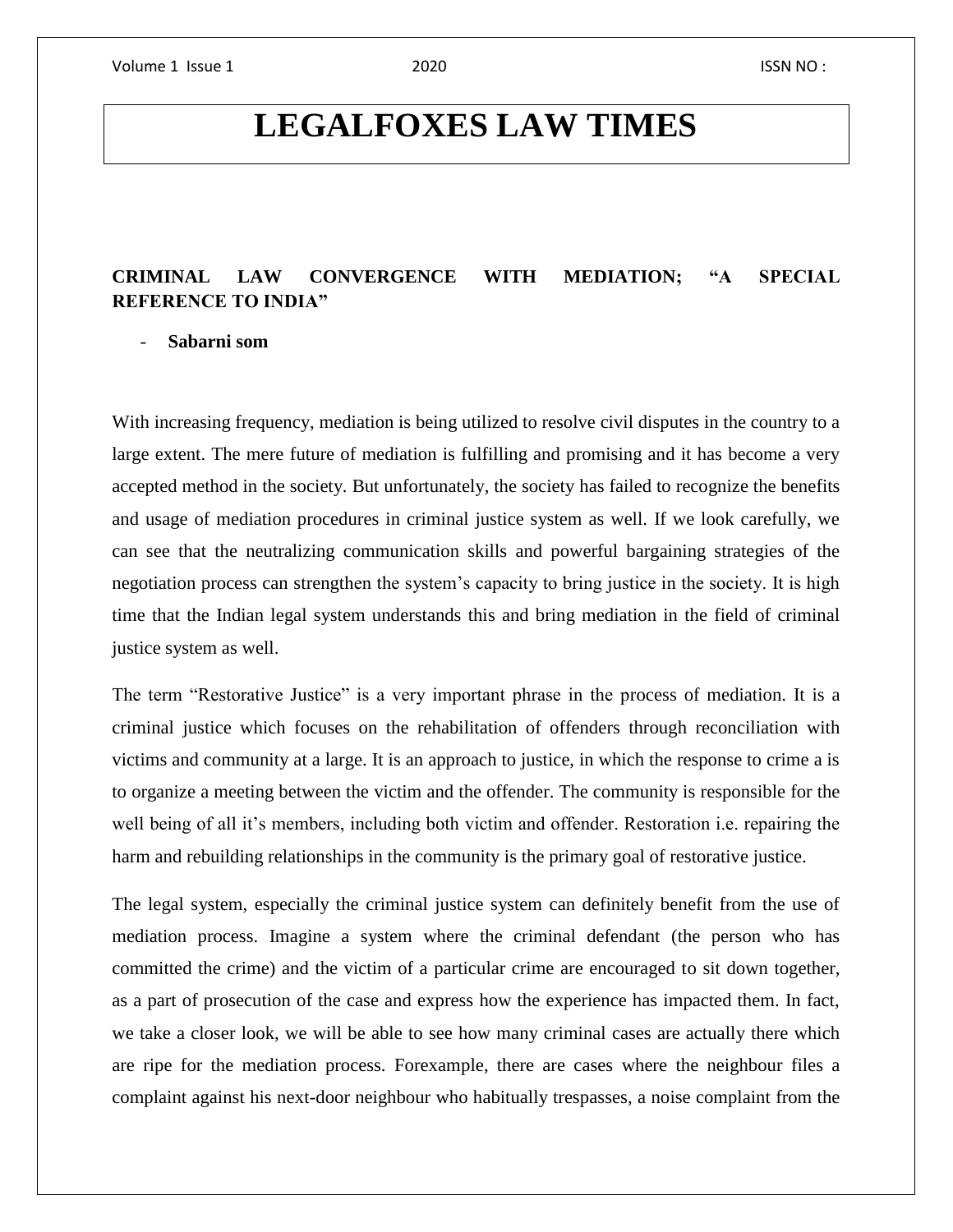neighbour or a mere landlord tenant dispute which gives rise to a breach of peace charge.All these examples are criminal in nature but they do not need to be resolved within the normal confines of the court litigation process. Just by merely 'punishing' the offenders,do not get to the core of the anti-social and inhuman behaviourthat gave rise to the criminal charges in the first place.Here, the concept of offender-victim relationship becomes very important which can only be possible through the process of mediation.

### **Need for Alternative Dispute Resolution in criminal cases in India**

The rule of law and justice should be administered properly and certain basic steps should be taken by the state. We already know the huge number of cases which are pending on the courts and how these courts are actually burdened by these cases and how justice is getting delayed. This problem can be tackled by the ADR mechanisms. But there is some doubt upon the application of ADR in criminal justice system. In reference to criminal justice, the term ADR encompasses a number of practices which are not considered a part of the traditional criminal justice system, such as victim-offender mediation, family group conferencing, victim offender panels, victim assistance programs, plea bargaining, community crime invention programs etc.

In this case, the current society fails to understand the utility of these kind of programs and how these can actually help in the betterment of the society.

This paper mainly focuses on the benefits of mediation in the criminal justice system and some of the benefits of mediation would be discussed briefly:-

- Mediation is a non-binding procedure controlled by the parties.
- Mediation is confidential in nature.
- Mediation is an interest-based procedure.
- Mediation is a time saving procedure.
- Mediation saves the court fees of the parties.
- Mediation gives a faster outcome than the traditional court procedures.
- Mediation provides a great support to both the parties in dispute. Here, the mediator acts as a neutral facilitator and supports each of the party in the process.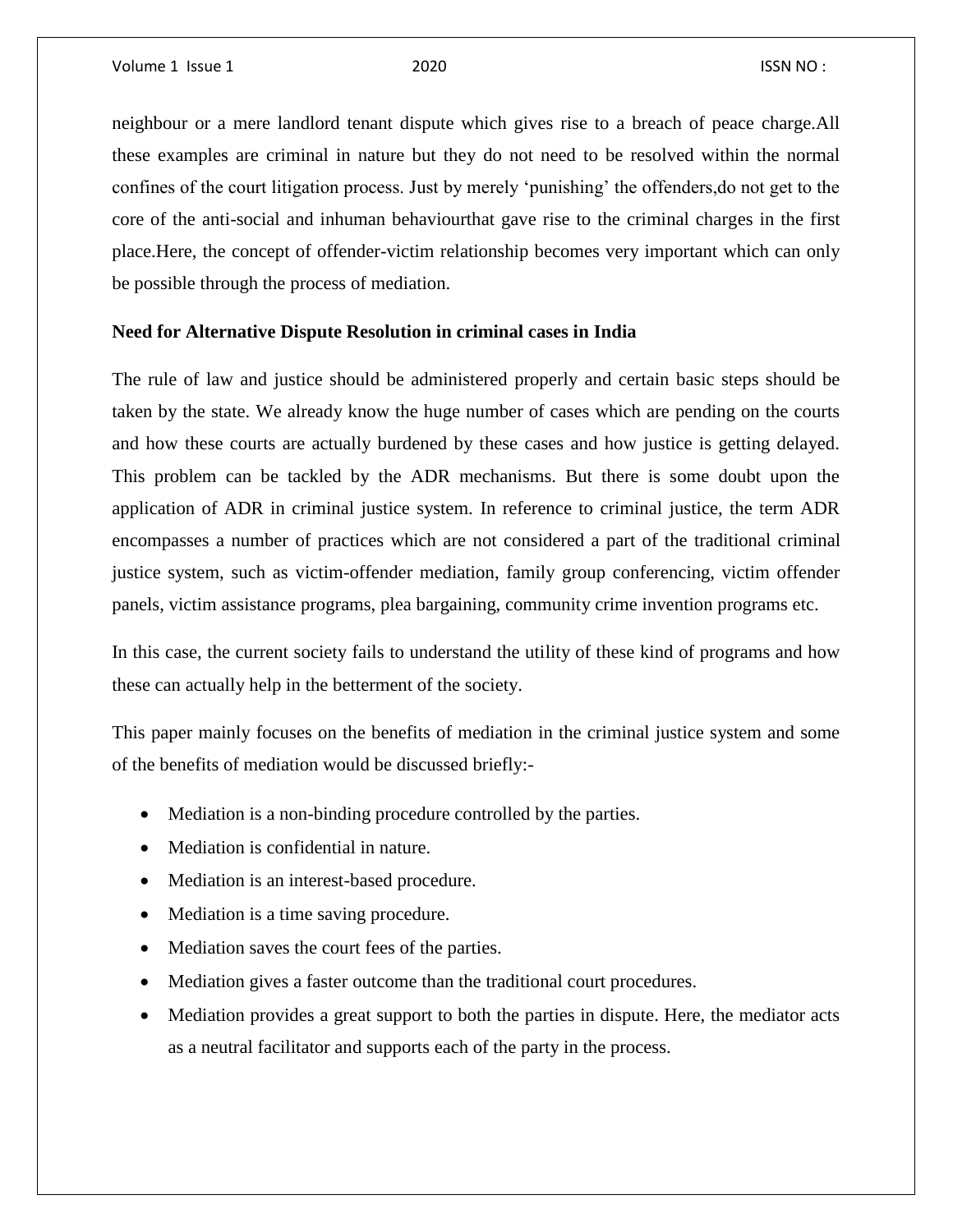Hence, we can see how efficient mediation can be to resolve disputes between people. Mediation gives much more control to the parties over the way their dispute or difference is dealt with and over the outcome. The scope for solutions is usually greater than the remedies available in the courts and tribunals, or even in prolonged negotiation. It is definitely known that criminal court mediation is a relatively unexplored concept, but it needs to be explored and researched thoroughly. Our society is changing at a great speed and it is not far away that mediation will be a part and parcel of the criminal legal system as well.

But there are certain obstacles as well, which makes mediation not a very easy and convenient process in the field of criminal justice. Some of the disadvantages of mediation are, there are no formal rules for the process; it is a much more informal process. If a skilled mediator is not employed, the lack of formal rules can often result in an impasse. Mediation also relies on the cooperation of both the parties. If the parties involved in mediation are not able to compromise, the process can end in failure. It is very common for mediation to end without the parties successfully reaching a settlement. Hence it is very essential to employ a proper and qualified mediator in the process of mediation who have the power to settle the disputes between both the parties and to make them reach a mutual solution.

We should know that, mediation has the power to develop the human relationships throughout the world, i.e. mediation actually has the power to change us as human beings. It gives us a much broader perspective towards people as a whole and their individual perspectives as well. But as we know, things cannot be changed in one day. It will take time for people to understand the actual benefits of mediation and to abide by them.

There is a very important question which arises when mediation is being discussed and that is the effectiveness of mediation in "non-compoundable" cases. Non compoundable cases are generally more serious in nature and they cannot be compounded; they can only be quashed. These kinds of offences are generally extremely grave and criminal in nature. All those offences which do not come under the list of Section 320 of the Criminal Procedure Code, are non-compoundable offences. These offences include rape, murder etc and other kinds of grievous offences. Now the question lies on the convenience of mediation in these kinds of offences.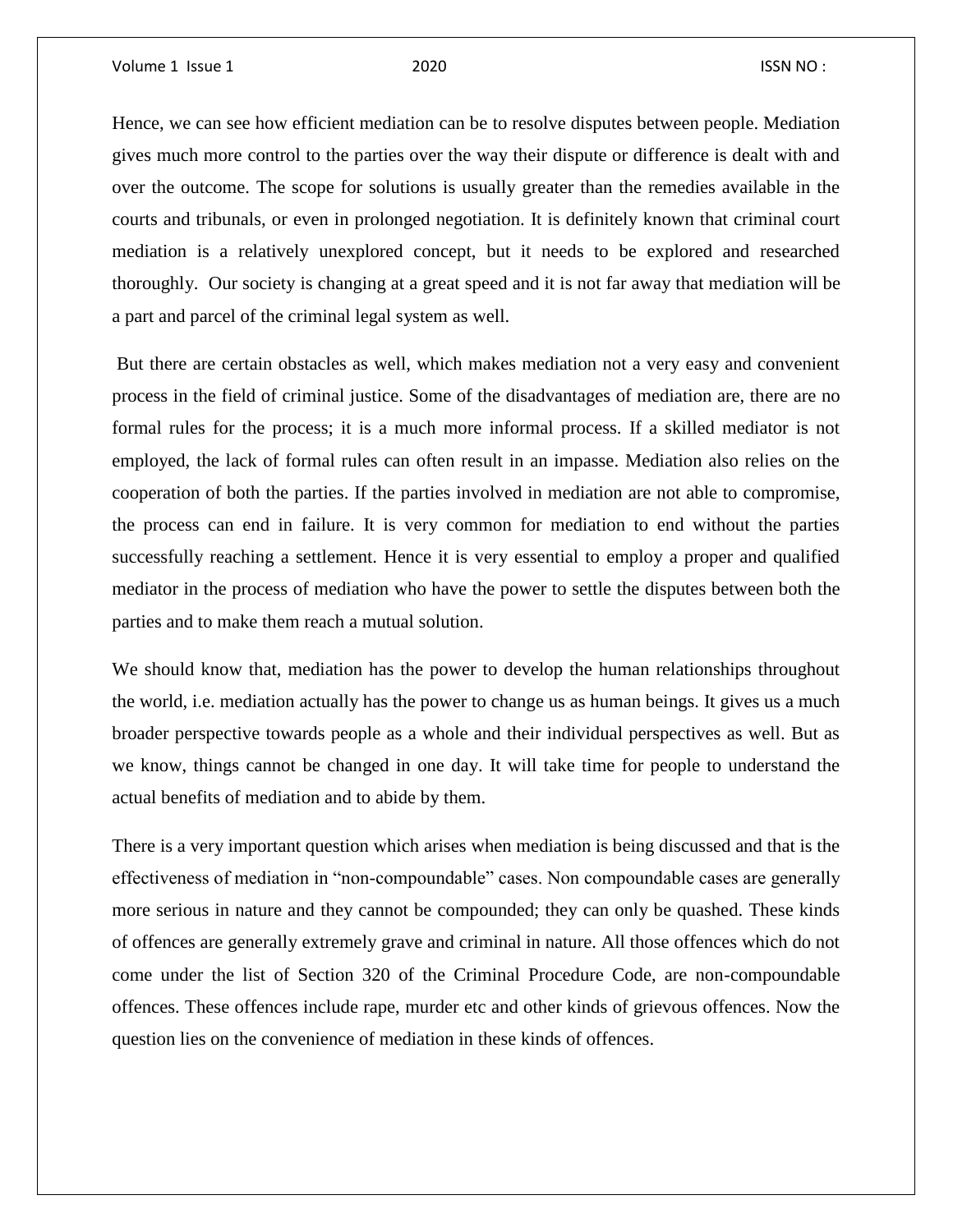In the current scenario, India should start practising mediation with the non-compoundable cases first to lower the burden of the courts in our country. Non-compoundable cases can be very easily and conveniently resolved using mediation, with the help of a qualified mediator.

Criminal mediation should be preached on a larger basis, so that people can actually consider it as an option to resolve disputes and come up with non -compoundable cases as well. The traditional practice of court room litigation in people's mind cannot be changed in one day. But gradually the society will understand the usefulness of mediation and come forward with their cases for a speedy and more convenient solution.

The main motive of mediation is to develop human relationships and to give more viable solutions to people. Mediation believes in restoration, reconciliation and compromise. It also means that we are thesolutions of our own problems.

There are two important concepts which should be discussed in this paper which are very essential in criminal mediation and can be called as the pros of mediation in non-compoundable cases as well. They are "plea-bargaining" and" victim-offender mediation programs".

### **Plea Bargaining in Mediation**

Plea bargaining is an out of court process which allows the accused to plea for reduction of a charge or sentence for an offence that he has committed. It is a common practice among the accused and the prosecutor to expedite the disposal of a criminal case. It benefits the prosecutor to secure the punishment of the accused without proceeding to a full trial; which needs a certain procedure and a higher standard of proof to prove the accused guilty of an offence. Through plea bargaining the accused will not be subjected to severe charge or punishment, and the prosecutor and the accused cannot appeal the case to the higher court, if plea bargaining is successful.

Criminal mediation in case management process is an improvement in the plea bargaining system. The presence of a judge acting as a neutral third party to facilitate the plea bargaining process reduces the probability and the dangers of immoral plea bargaining. The use of mediation in criminal cases saves a lot of money, cut short the formal hearings, appeals and retrials.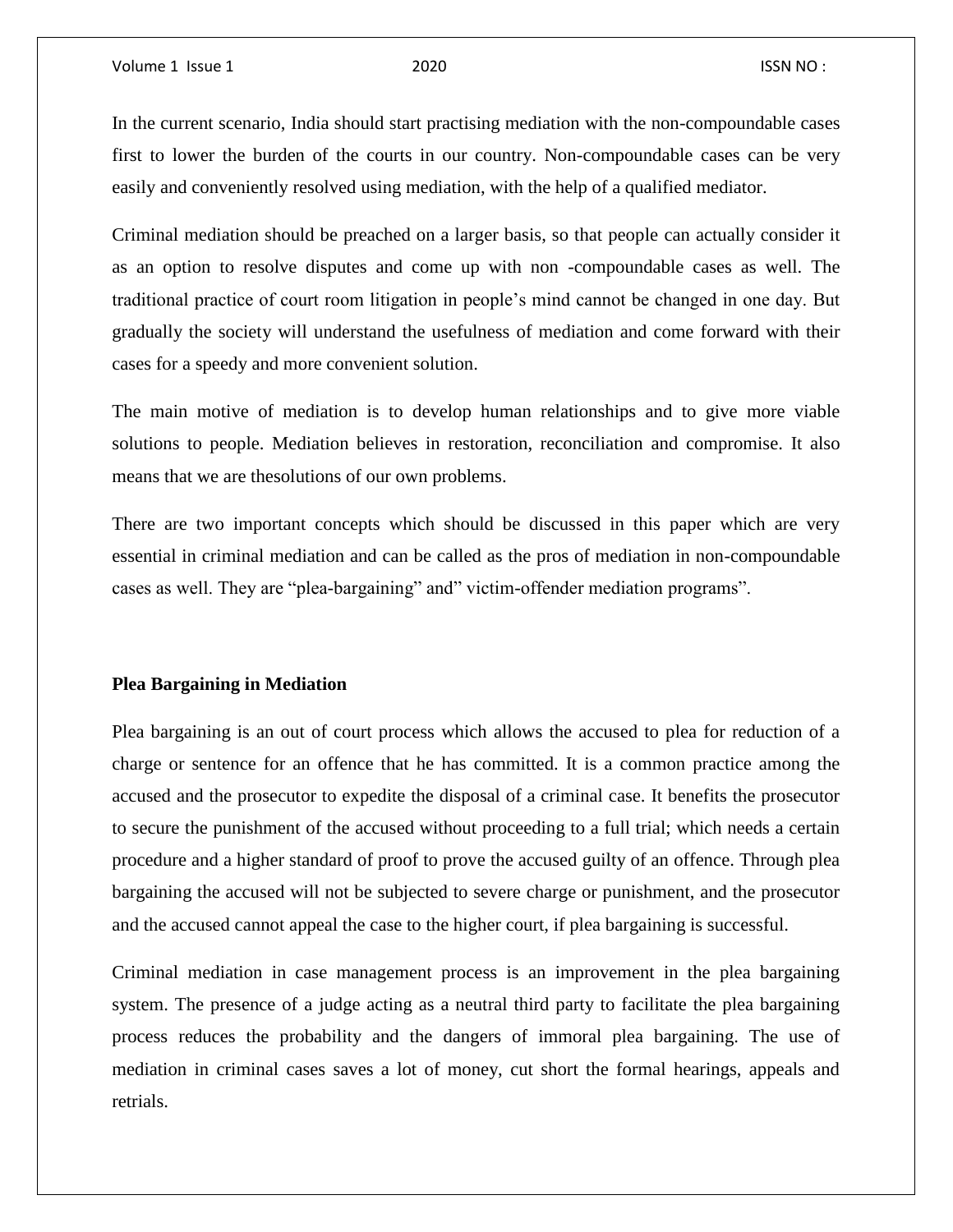### **Victim Offender Mediation Programs**

These kinds of programs involve a meeting between the victim and the offender facilitated by a trained mediator. With the assistance of the mediator, the victim and the offender begin to resolve the conflict and to construct their own approach to achieve justice in the face of their particular crime. Both are given the opportunity to express their feelings and perceptions of the offence. The meetings conclude with an attempt to reach agreement on steps the offender will take to repair the harm suffered by the victim and in other ways to "make things right."

Hence, we can see the VOM system aims at a particular conversation between the offender and the victim which can help both the parties to have a peaceful conversation with each other and also it makes the offender aware of the harm he has caused to the victim. The victim gets the chance to put forward the actual impact of the crime on himself in front of the offender.

This paper will specifically highlight two cases from India which framed the guidelines for the criminal mediation processes.

## **" Reference of criminal cases to mediation only if offence is ' Compoundable' or HC won't have inhibition to quash it later: Delhi HC"**

The Delhi High Court, in *YashpalChaudhurani*&*Ors*. *V*. *State<sup>1</sup>* , has held that the court while considering reference of the parties to a criminal case to mediation, must before even ascertaining as to whether elements of the settlement exist, first examine the permissibility in law for the criminal action to be brought to an end either because the offence involved is compoundable or because the High Court would have no inhibition to quash it, bearing in mind the broad principles that govern the exercise of jurisdiction under Section 428 of the CrPC.<sup>2</sup>

In another case on  $17<sup>th</sup>$  October 2017, a division bench of Delhi High Court delivered the judgement in *DayawatiV*. *YogeshKumarGosain<sup>3</sup>* . It held that a criminal compoundable case of cheque bounce under Section 138 of Negotiation Instrument Act, 1881 can be referred and resolved through mediation.

 $\overline{a}$ 

<sup>&</sup>lt;sup>1</sup>Yashpal Chaudhurani & Ors. V. State

<sup>&</sup>lt;sup>2</sup>https://www.livelaw.in/news-updates/reference-criminal-cases-mediation-offence-compoundable-concerned-hc-inhibition-toquash-delhi-hc-144598

<sup>3</sup> *DayawatiV*. *YogeshKumarGosain*